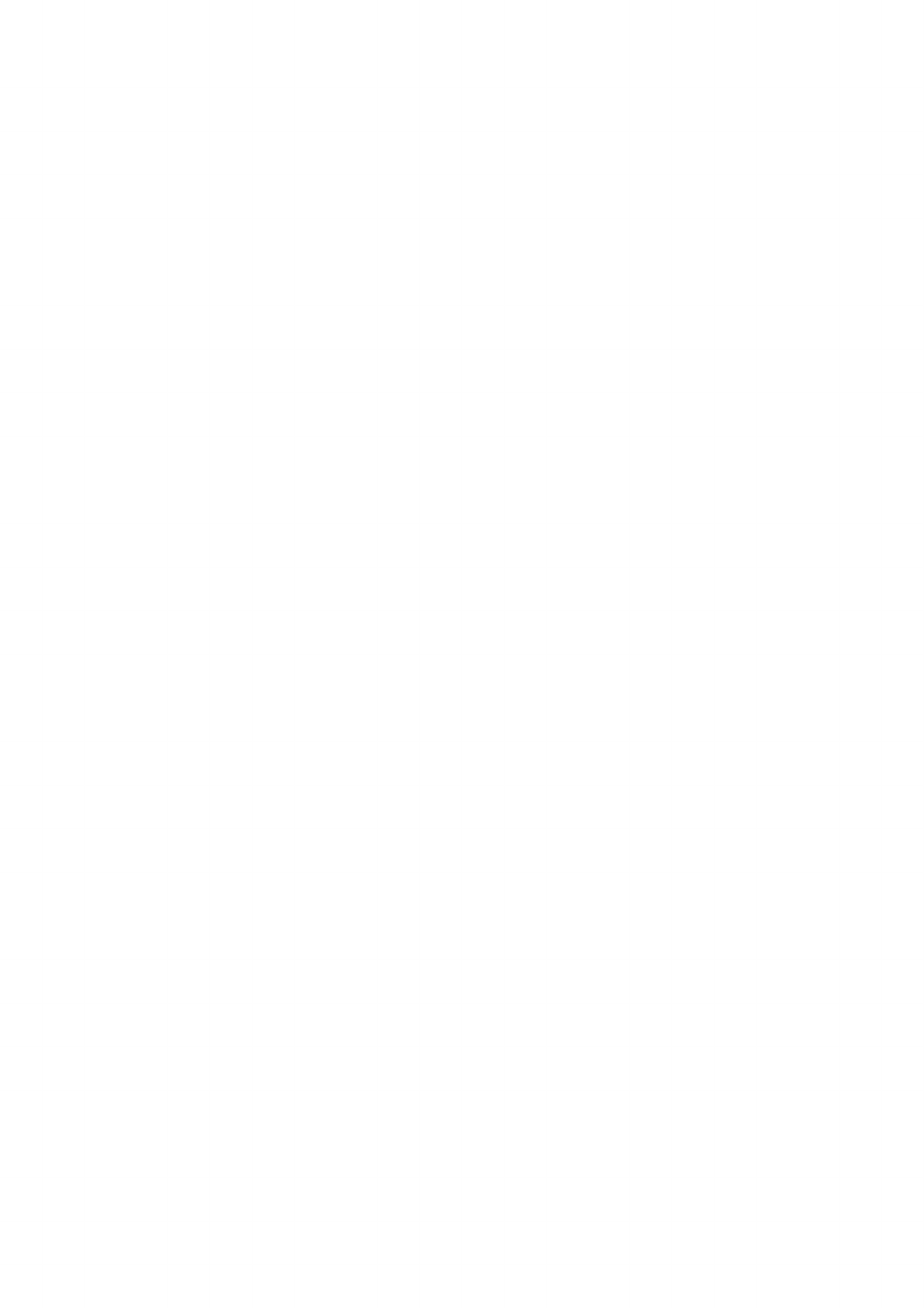## A Bayesian Approach to Analyzing Uncertainty among Stochastic Models

Eric F. Wood

#### Abstract

The statistical uncertainty, resulting from the lack of knowledge of which modelling represents a given stochastic process, is analyzed. This analysis of model uncertainty leads to a composite Bayesjan distribution. The composite Bayesian distribution is a linear model of the individual Bayesian probability distributions of the individual models, weighted by the posterior probability that a particular model is the true model. The composite Bayesian probability model accounts for all sources of statistical uncertainty- both parameter uncertainty and model uncertainty. This model is the one that should be used in applied problems of decision analysis, for it best represents the knowledge- or lack of it--to the decision maker about future events of the process.

#### Introduction

Applied scientists are often confronted with the problem of choosing one statistical model from many contending models. An example of this selection problem is frequently encountered by hydrologists in flood frequency analysis. The examples and applications in this paper will be addressed to that problem.

Consider the problem of the hydrologist who must make a decision between a number of alternate designs that propose to prevent or decrease the occurrence of future floods. His first task is to make inferences about the underlying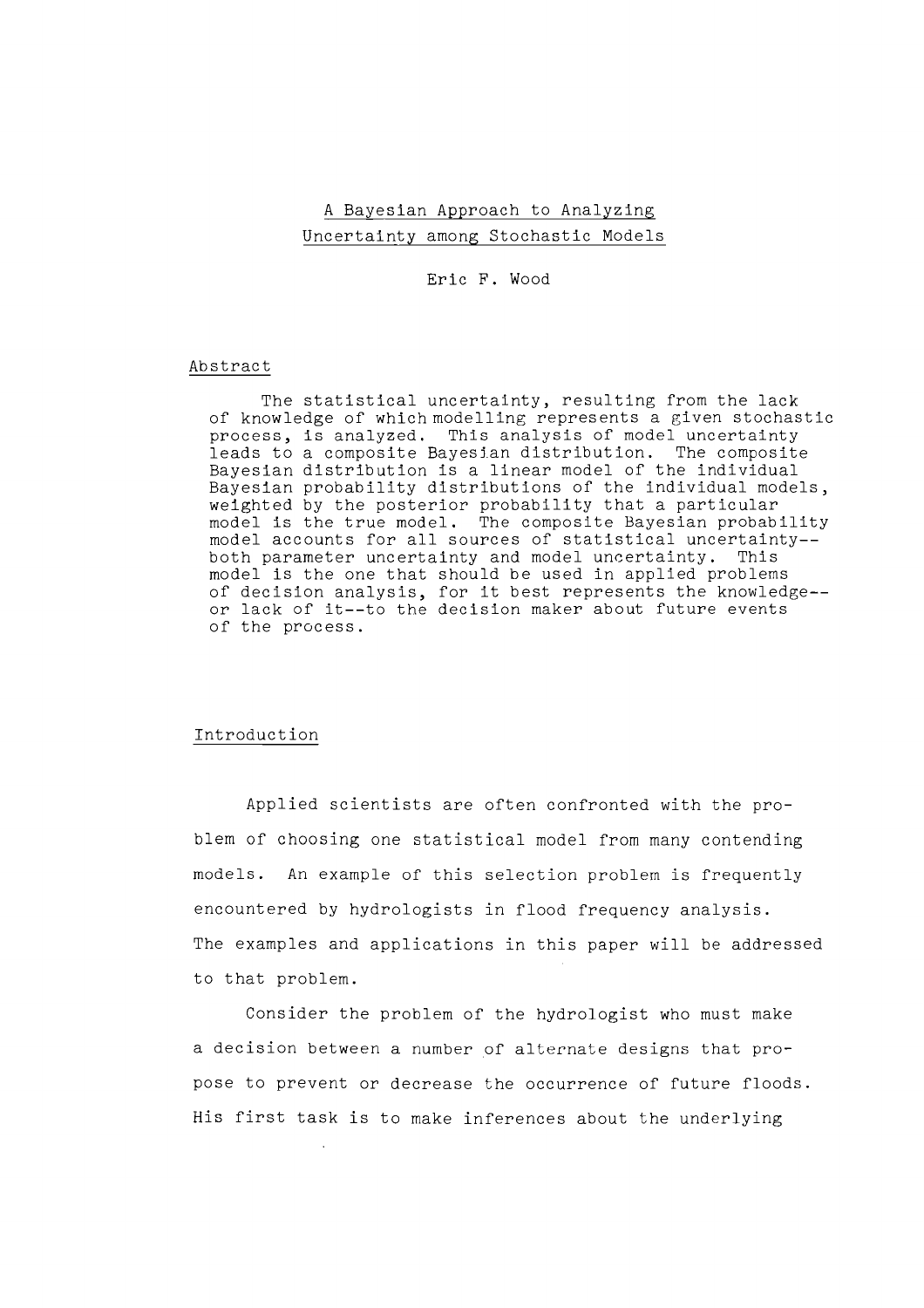process that generates these events but, in addressing this problem, he is faced with a number of sources of uncertainty. These sources of uncertainty have often been summarized into three categories  $\lceil 1 \rceil$ :

- 1. Natural uncertainty. This is the uncertainty in the stochastic process --the occurrence of extreme streamflows, q.
- 2. Statistical uncertainty. This is associated with the estimation of the parameters of the model of the stochastic process due to limited data.
- 3. Model uncertainty. This is associated with the uncertainty that a particular probabilistic model of the stochastic process may not be the true model. Most hydrologic processes are so complex that no model yet devised may be the true model, or maybe hydrologic events follow no particular model.
- Many models seem to fit the available data very well, but often the models lead to different inferences and decisions. In recent years, considerable progress has been made on the development of statistical procedures for comparing alternative models; examples of this are Gaver and Geisel [3], Smallwood  $\lceil 8 \rceil$  and Leamer  $\lceil 4 \rceil$ , who all used Bayesian statistical procedures, and Dumonceaux et al.  $\{2\}$  and Pesaran [5] who applied "classical" statistical procedures of hypothesis testing.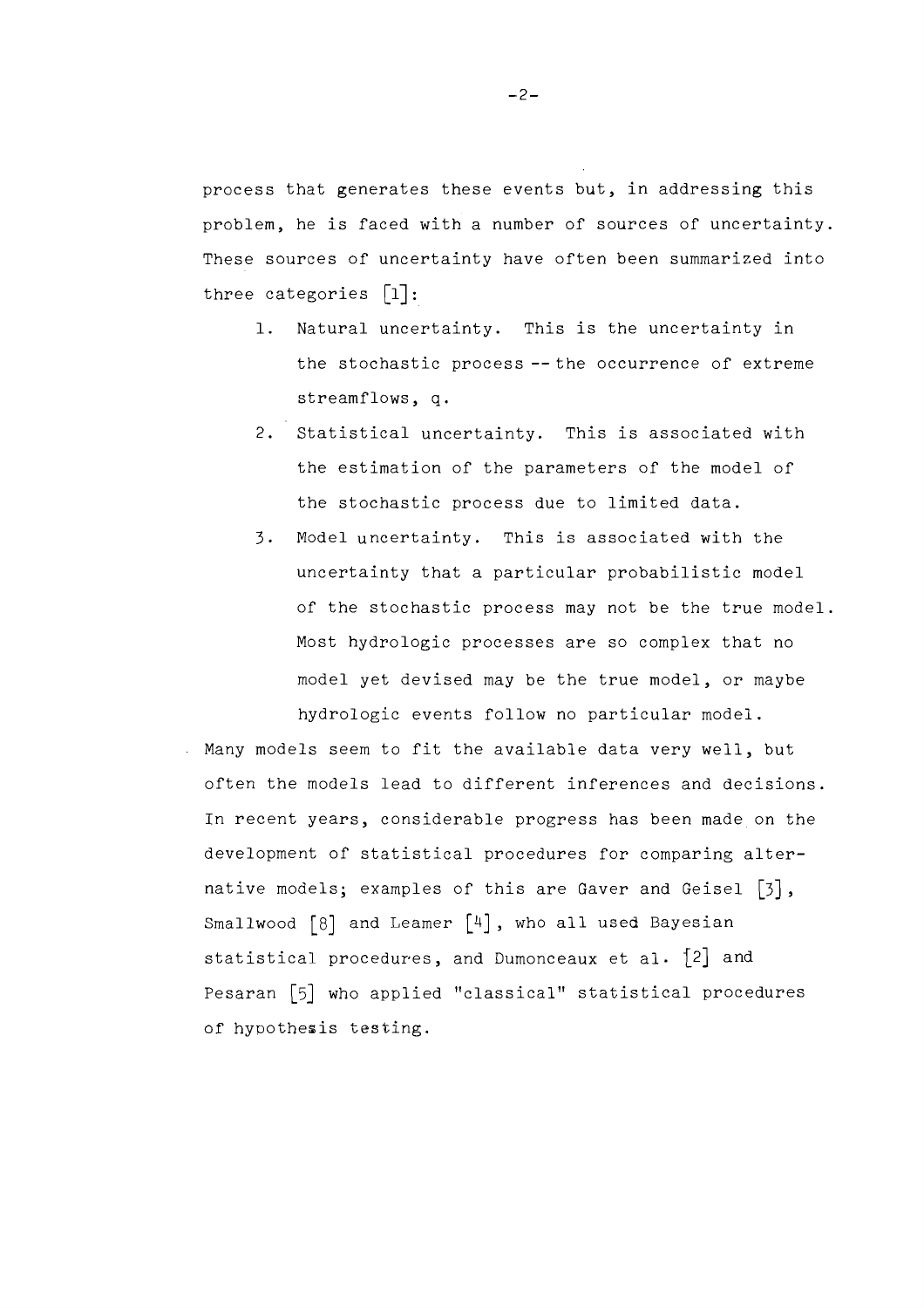### Composite Bayesian Distribution

For a particular model of flood events, parameter uncertainty can be accounted for by considering the Bayesian pdf of flood events, which is

$$
\tilde{f}(q) = \int_{A} f(q|A) \cdot f''(\underline{A}) d\underline{A}
$$
 (1)

where

- f(q) is the Bayesian pdf for **q,**
- $f(q|A)$  is the "modelled" pdf of q, conditional upon the uncertain parameter set A, and f" (A) is the posterior pdf for the parameter set  $A$ .

Model uncertainty can be considered by defining a composite model of the form

$$
\hat{\mathbf{r}}(q|\underline{\mathbf{A}},\underline{\mathbf{0}}) = \theta_1 \cdot \mathbf{f}_1 (q|\underline{\mathbf{A}}_1) + \cdots + \theta_n \cdot \mathbf{f}_n (q|\underline{\mathbf{A}}_n)
$$
 (2)

where

 $\mathbf{A}$ 

$$
= \bigcup_{i=1}^{n} A_i .
$$

The composite model,  $\hat{f}(q|\mathbf{A},\theta)$ , is conditioned upon a set of unknown model parameters A and an unknown composite model parameter set  $\theta$ .

 $f_1(q|\underline{A}_1),...,$  and  $f_n(q|\underline{A}_n)$  is the set of probabilistic models that make up the composite model. These models are conditioned upon a general unknown parameter set A.  $\theta_1, \ldots$ , and  $\theta_n$  are parameters that take on a value of either 0 or 1; their value is uncertain. If  $\theta_1 = 1$ , then model  $f_i(q|\underline{A}_i)$  is the true model. The constraint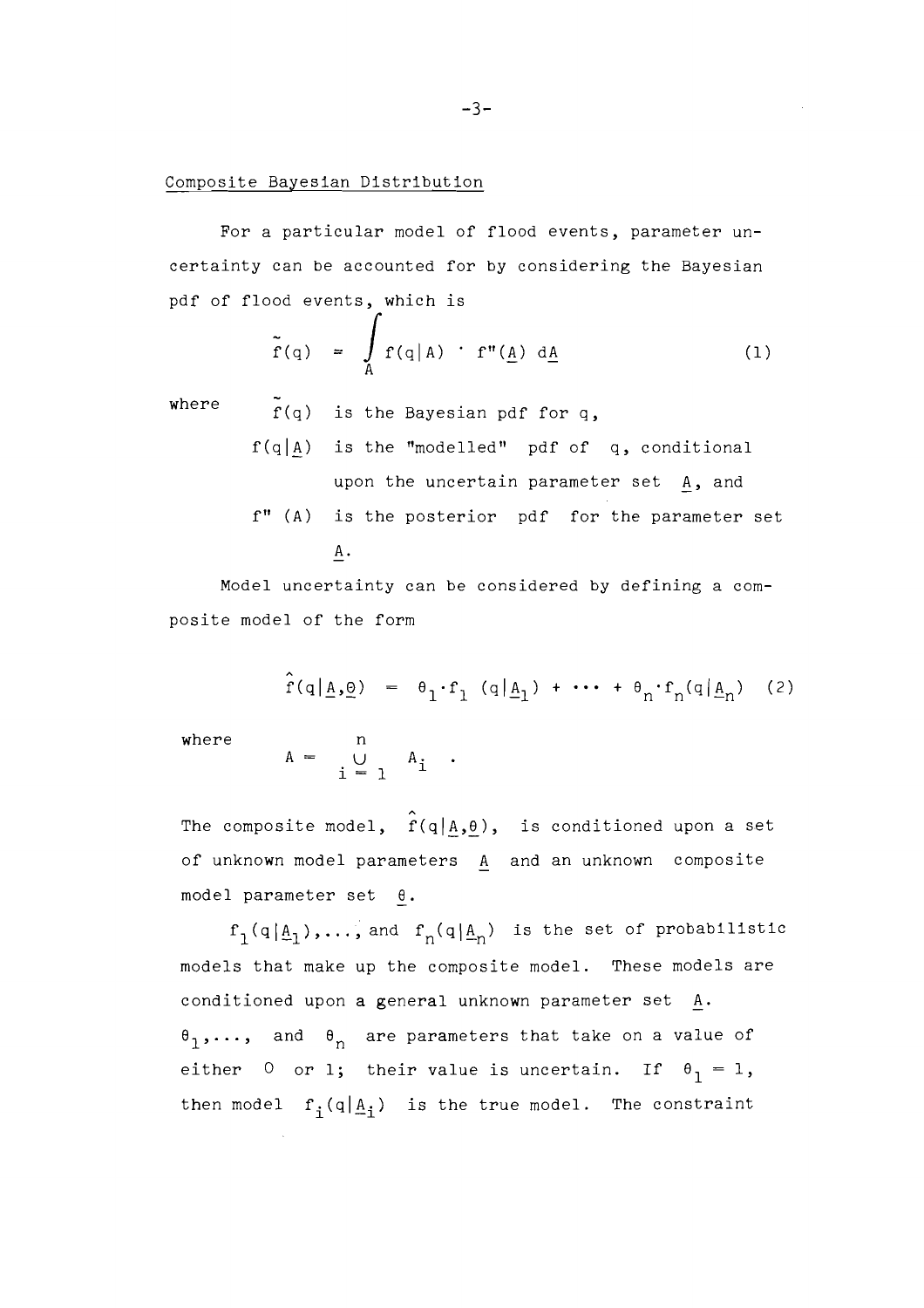$$
\begin{array}{cc}\nn & \text{if } \\
\bar{L} & \theta_i = 1 \\
i = 1\n\end{array}
$$
\n(3)

is imposed, which implies that one and only one model is the true model.

For notational simplicity, consider the case where  $n = 2$ . The likelihood function for a set of observations Q is just:

$$
L(\underline{A}, \underline{\Theta} | \underline{\mathbf{Q}}) = \Theta_1 \prod_{i=1}^{n} f_1(q_i | \underline{A}_1) + \Theta_2 \prod_{i=1}^{n} f_2(q_i | \underline{A}_2)
$$
  
=  $\Theta_1 \cdot L_1(\underline{A}_1 | \underline{\mathbf{Q}}) + \Theta_2 \cdot L_2(\underline{A}_2 | \underline{\mathbf{Q}})$ .

$$
(4)
$$

There are no cross products of the models, due to the limitation imposed on the values that  $\Theta_i$  can take on; and the constraint on  $\underline{\Theta}$  · L<sub>i</sub>( $\underline{A}_1|\underline{Q}$ ) is just the likelihood function of model i, conditional upon the observations,  $\mathsf Q$  .

Define now a composite prior distribution on the parameters  $A$  and  $\Theta$ . The prior will be of the form

$$
f'(\underline{A}, \underline{\theta}) = \theta_1 f'_1 (\underline{A}_1 | \theta_1 = 1) \cdot p'(\theta_1 = 1)
$$
  
+  $\theta_2 f'_2 (\underline{A}_2 | \theta_2 = 1) \cdot p'(\theta_2 = 1)$  (5)

 $f'_{i}(\underline{A}_{i}|\theta_{i} = 1)$  is the prior distribution on the parameter set  $\underline{A}$ , conditional upon  $\Theta_i = 1$ . p'( $\Theta_i = 1$ ) is the prior probability that model i is the "true" model.

 $-4-$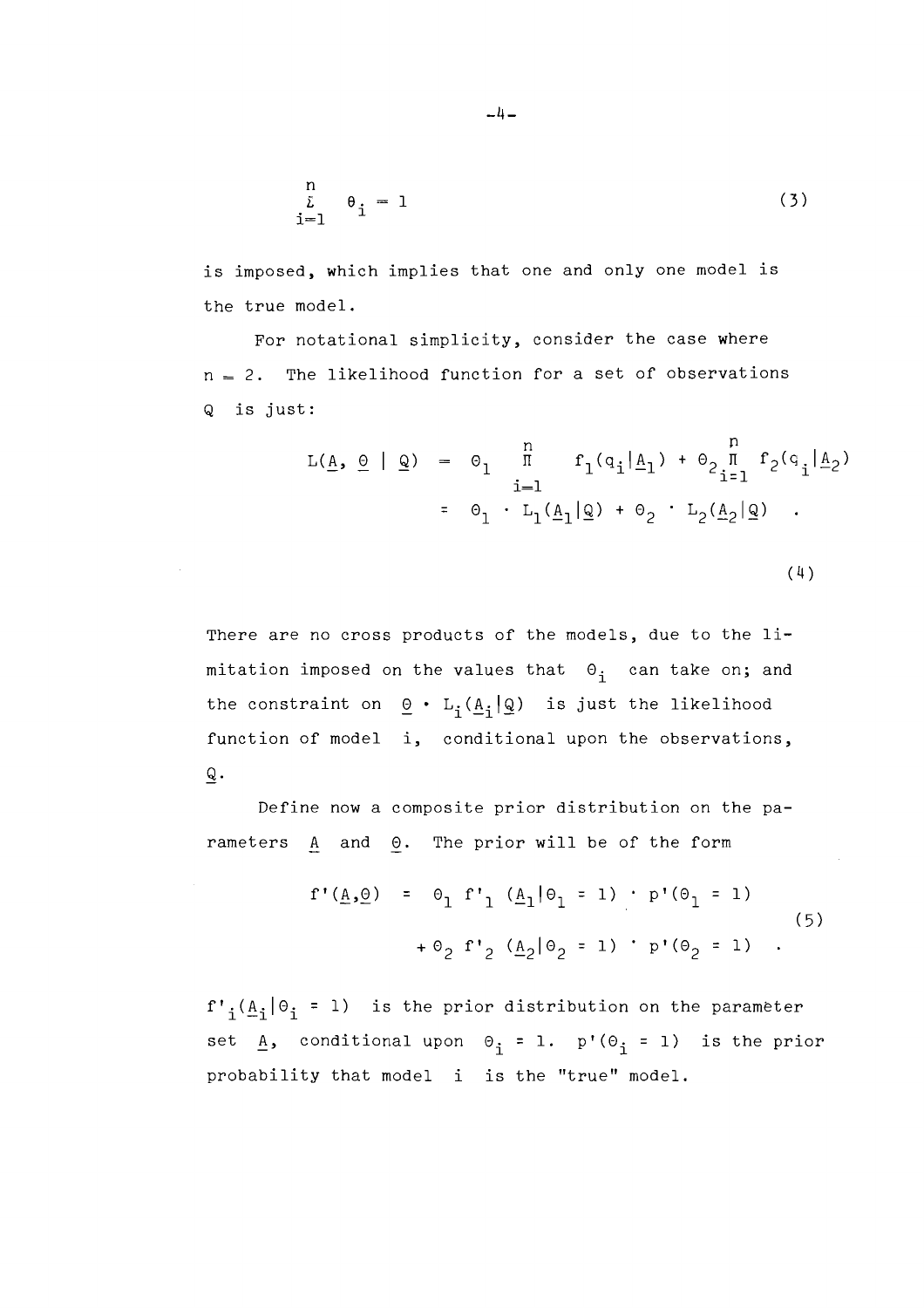Bayes' rule can be written as

$$
f''(b|data) = \frac{1}{K} L (b|data) \cdot f'(b) . \qquad (6)
$$

 $f''$  (b data) is the posterior distribution of the b, conditional upon the data;  $L(b|data)$  is the likelihood function for b; f'(b) is the prior distribution of b; and K is a normalizing constant.

The normalizing constant K is often called, in the econometrics literature, the marginal density of the observations or the marginal likelihood [12] and can be found by

$$
K = \int_{b} L(b|data, model) \cdot f'(b|model) db. \qquad (7)
$$

 $K_i$ , the marginal likelihood function for model i, can be thought of as the probability of observing the data, given model i.

The posterior density function for  $A$ , $\theta$  is calculated from Bayes' rule; it is

$$
f''(\underline{A}, \underline{\Theta}) \propto \{\theta_1 \cdot L_1(\underline{A}|\underline{\mathbb{Q}}) + \theta_2 \cdot L_2(\underline{A}|\underline{\mathbb{Q}}) \cdot \{\theta_1 \cdot f'_1(\underline{A}_1|\theta_1=1) \}
$$
\n
$$
\cdot p'(\theta_1=1) + \theta_2 \cdot f'_2(\underline{A}_2|\theta_2=1) \cdot p'(\theta_2=1)
$$
\n
$$
\propto \theta_1 K_1 f''(\underline{A}_1|\theta_1=1) \cdot p'(\theta_1=1)
$$
\n
$$
+ \theta_2 K_2 f''(\underline{A}_2|\theta_2=1) \cdot p'(\theta_2=1)
$$
\n
$$
= \theta_1 \frac{K_1}{K^*} p'(\theta_1=1) \cdot f''(\underline{A}_1|\theta_1=1)
$$
\n
$$
+ \theta_2 \frac{K_2}{K^*} p'(\theta_2=1) \cdot f''(\underline{A}_2|\theta_2=1) \qquad (8)
$$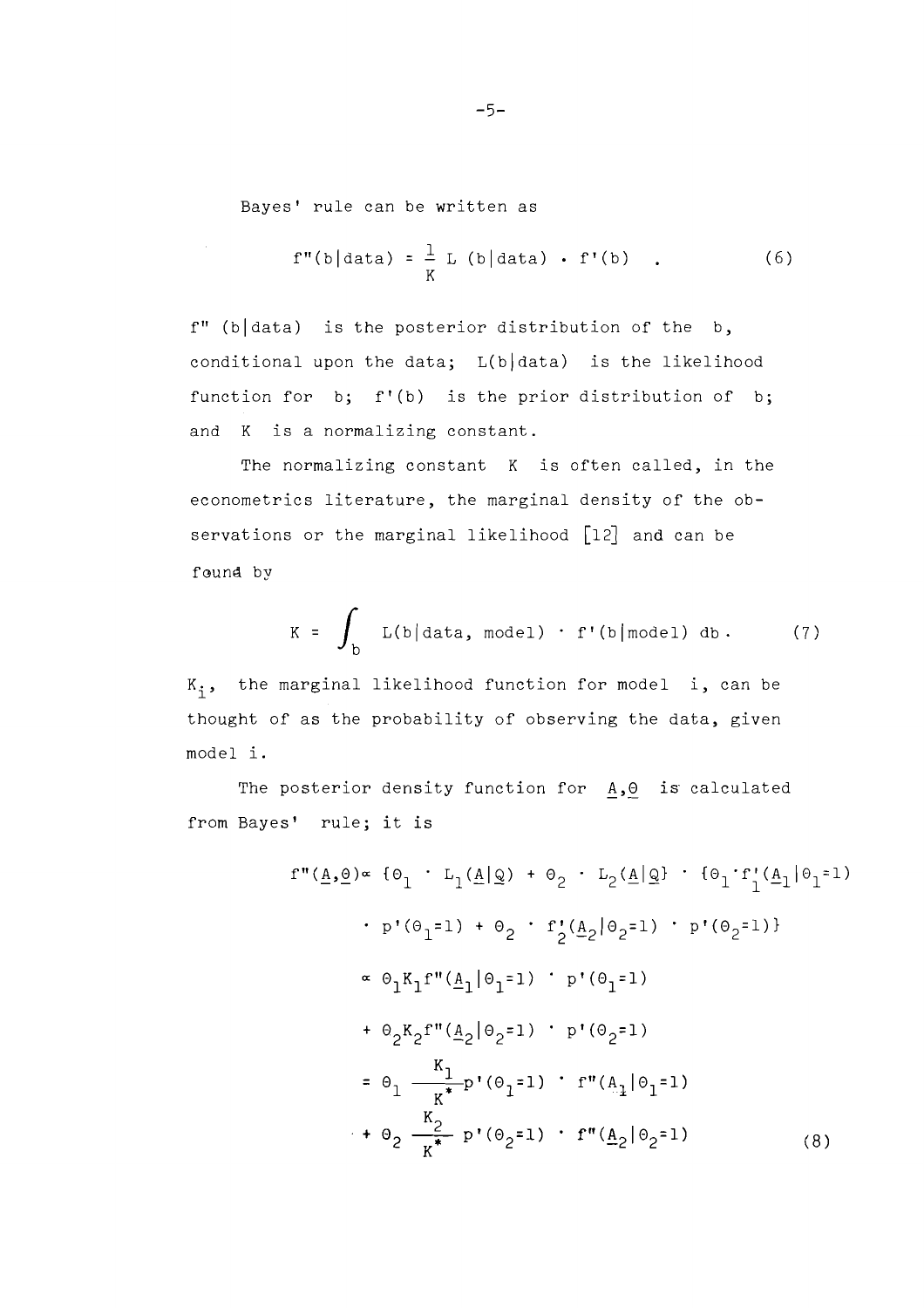where  $K^*$  is a normalizing constant equal to

$$
K^* = K_1 \cdot p'(\theta_1 = 1) + K_2 \cdot p'(\theta_2 = 1) \quad . \quad (9)
$$

The posterior model probabilities,  $p''(\theta_i)$  are

$$
p''(\Theta_1 = 1) = \frac{K_1}{K^*} p'(\Theta_1 = 1)
$$
 (10)

$$
p''(\Theta_2=1) = \frac{K_2}{K^*} p'(\Theta_2=1) .
$$
 (11)

These posterior probabilities for  $\Theta_i$  are the same as those found by Leamer [4], Gaver and Geisel [3], and Smallwood [8], even though their approaches to the problem were different.

The composite Bayesian distribution of extreme flood events, q, can also be found by applying first principles:

$$
\tilde{f}(q) = \int_{\underline{A}, \underline{\theta}} \hat{f}(q | \underline{A}, \underline{\theta}) \cdot f''(\underline{A}, \underline{\theta}) d\underline{A}d\underline{\theta}
$$
\n
$$
= \int_{\underline{A}, \underline{\theta}} \{ \theta_1 \cdot f_1(q | \underline{A}_1) + \theta_2 \cdot f(q | \underline{A}_2) \}
$$
\n
$$
\cdot \{ p''(\theta_1 = 1) \cdot f''(\underline{A}_1 | \theta_1) + p''(\theta_2 = 1) \cdot f''(\underline{A}_2 | \theta_2 = 1) \} \cdot d\underline{A}d\underline{\theta}
$$
\n
$$
= p''(\theta_1 = 1) \cdot \tilde{f}(q) + p''(\theta_2 = 1) \cdot \tilde{f}_2(q) \cdot (12)
$$

The composite Bayesian distribution is simply the Bayesian distributions of the models weighted by the posterior probability that a particular model is the true model. This result is extremely convenient.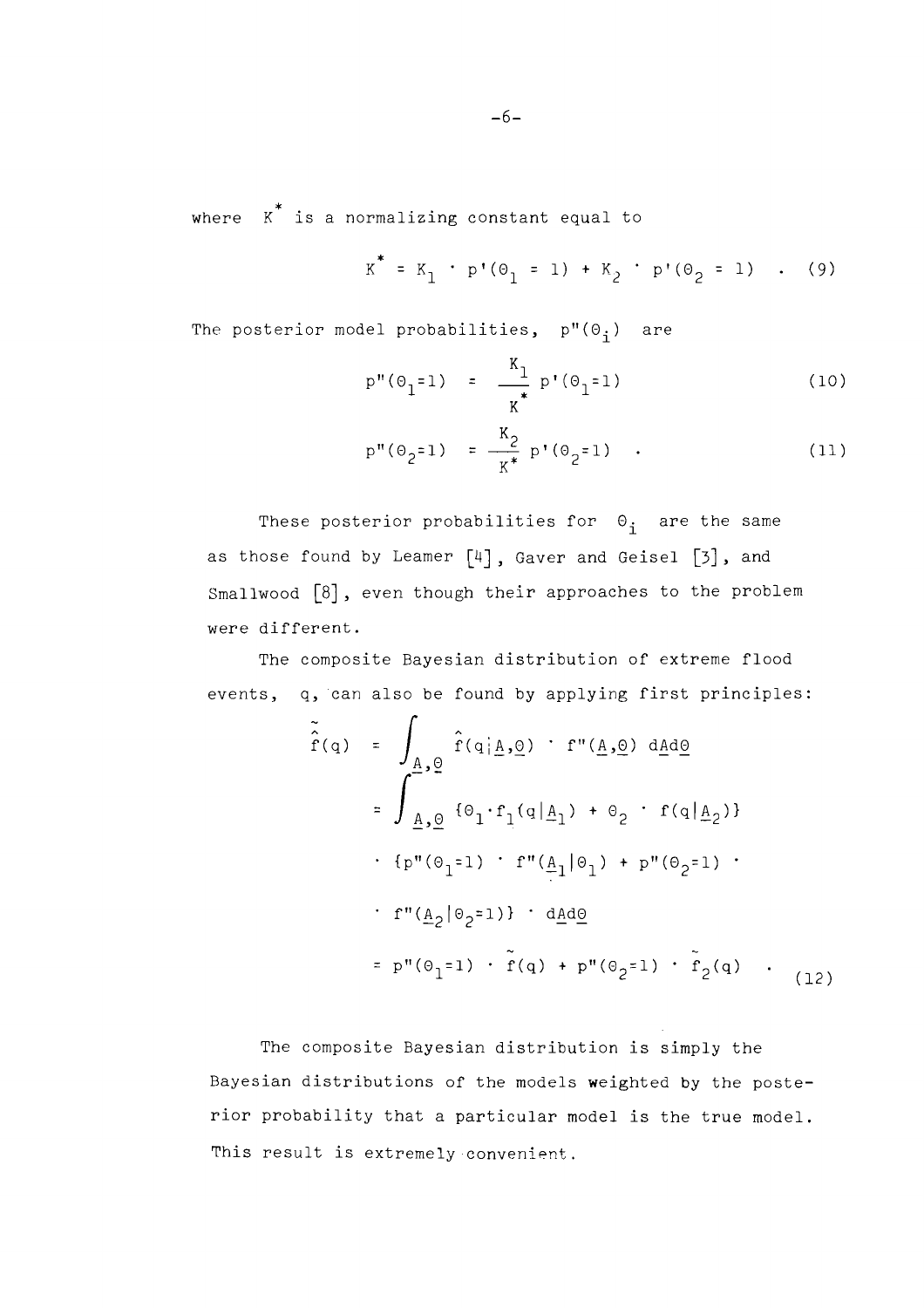### Analytical Derivation of the Marginal Density Function

The marginal density function of a set of observations is calculated from Equation (7), and represents the probability of observing that set of data. The marginal density function depends upon the probability model for the stochastic process, the prior probability density function over the parameters of the model and the set of observed data. Consider the marginal likelihood function for the following cases:

1. Normal Process

Let the random variable q be distributed with Normal mean  $\mu$  and precision h. The probability density for q is

$$
f(q|\mu, h) = \frac{1}{\sqrt{2} \pi} h^{\frac{1}{2}} \exp \{-\frac{h}{2} (q-\mu)^2\}
$$
 (13)

Then, given n independent observations of q,  $Q$ , the likelihood function for µ and h is

$$
L(\mu, h | \mathbf{Q}) = \prod_{i=1}^{n} f_N(q_i | \mu, h)
$$
  
=  $(2\pi)^{-n/2} h^{n/2} \cdot \exp\{-\frac{h}{2} \Sigma(q_i - \mu)^2\}$  (14)

Define the following

$$
m = \frac{1}{n} \Sigma q_i \tag{15}
$$

$$
v = \frac{1}{n-1} \quad \Sigma (q_i - m)^2 \tag{16}
$$

$$
v = n-1 \quad \bullet
$$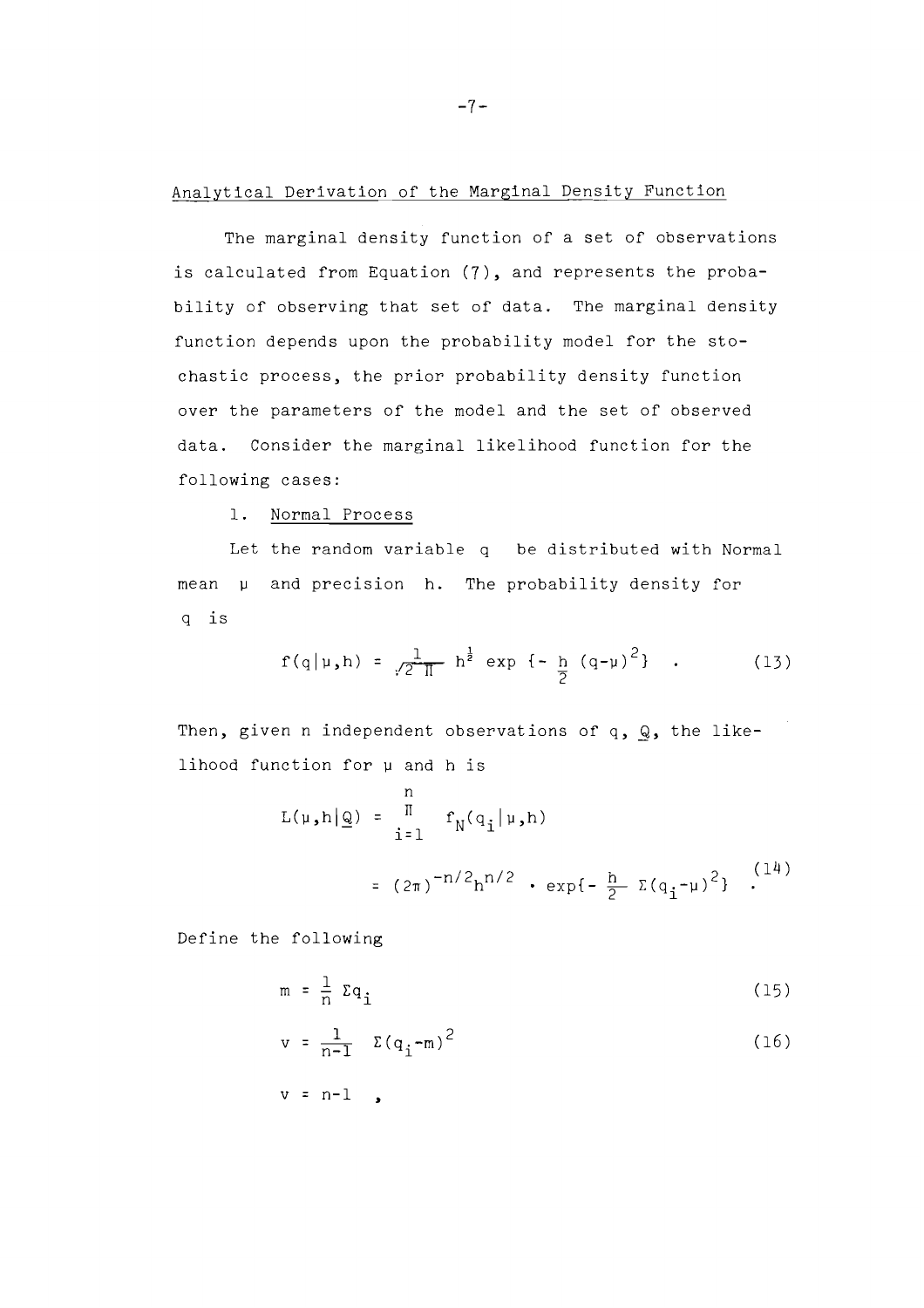then

$$
L(\mu, h | \mathbf{Q}) = (2\pi)^{-n/2} \exp\{-\frac{1}{2} h \text{ vv} - \frac{1}{2} h n (m - \mu)^2\} \cdot h^{n/2}
$$
\n(17)

Assume the prior on  $(\mu,h)$  is a natural conjugate prior<sup>1</sup> of the form

$$
f'(\mu, h) = (2\pi)^{-1/2} \exp\{-\frac{1}{2} h n'(\mu - m')^2 - \frac{1}{2} h v' v'\}
$$
  
. 
$$
n!^{1/2} h^{1/2} \cdot h^{1/2v'-1} \underbrace{(1/2 v' v')^{1/2 v'}}_{\Gamma(1/2 v')}
$$
 (18)

Then, the marginal likelihood function for the Normal model,  $K_N = \int\limits_{\mu,h}$  L( $\mu,h|\mathcal{Q}$ ) · f'( $\mu,h$ ) dudh

is from Equation (14) and (18)

$$
K_{N} = n^{1/2} (2\pi)^{-\nu/2} \frac{(1/2 \nu' \nu')^{1/2 \nu'}}{\Gamma(1/2 \nu')}
$$
  

$$
\int_{\mu} \int_{h}^{2\pi} (2\pi)^{-1/2} h^{1/2} \exp\{-\frac{1}{2}hn'' \cdot (\mu - m'')^{2}\}
$$
  

$$
\int_{h}^{1/2\nu''-1} \exp\{-\frac{1}{2}hv''v''\} d\mu dh
$$
 (19)

where

$$
m'' = \frac{n'm' + nm}{n'+n}
$$

 $n'' = n' + n$ 

'For the Normal process, the natural conjugate over the ean and precision is Normal-Gamma (Raiffa and Schlaifer,  $\left[\begin{smallmatrix} 6 \end{smallmatrix}\right]$ ).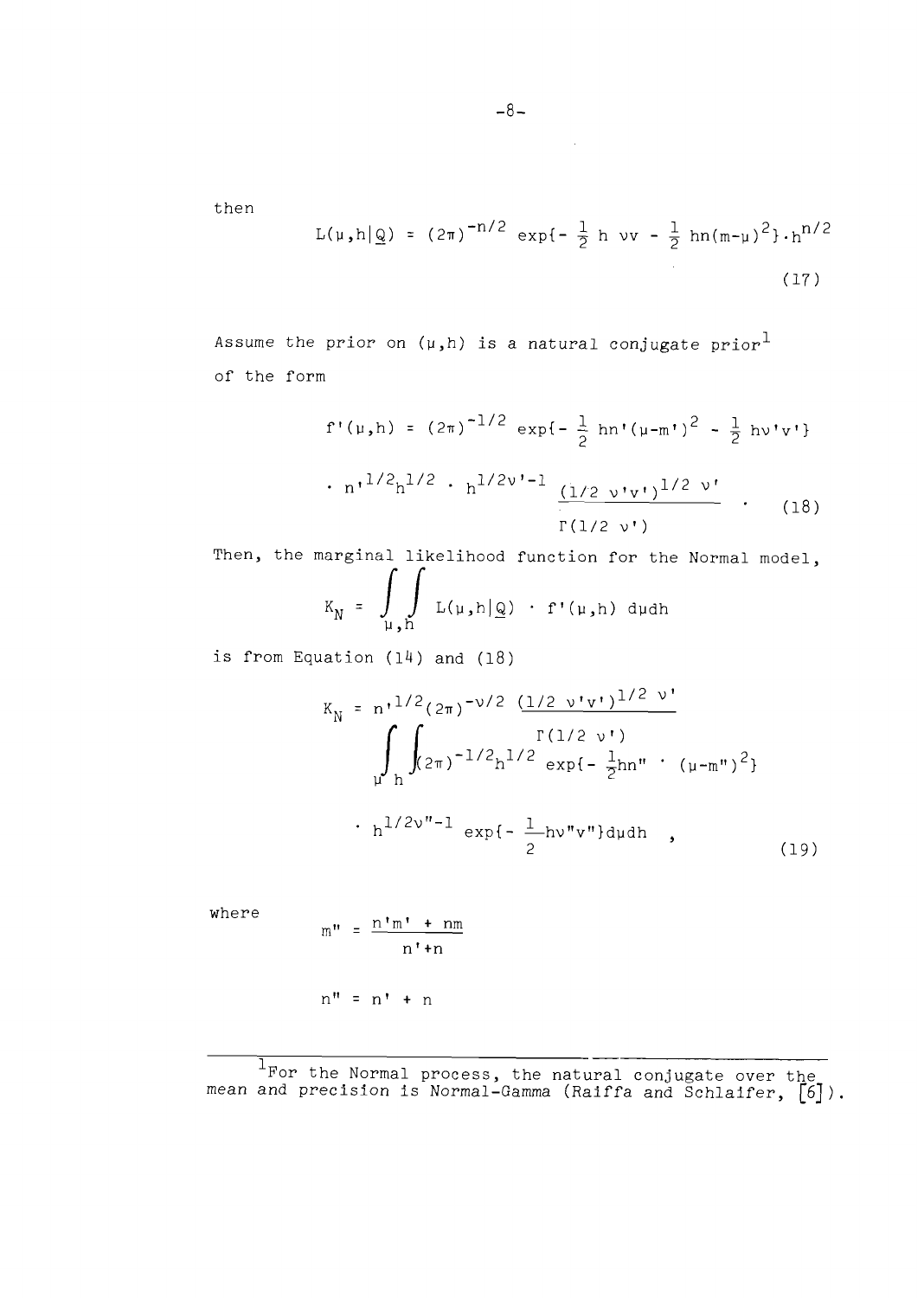$$
v'' = \frac{1}{\sqrt{u}} (v'v' + nm'^2 + vv + nm^2 - n''m''^2)
$$
  

$$
v'' = v' + v + 1 = n'' + 1
$$

The integral is equal to

$$
\frac{1}{n^{n^{1/2}}} \cdot \frac{\Gamma(1/2 \nu^{n})}{(1/2 \nu^{n} \nu^{n})^{1/2\nu^{n}}} \quad . \tag{20}
$$

Thus  
\n
$$
K_N = \left(\frac{n}{n''}\right)^{1/2} \cdot (2\pi)^{-\nu/2} \cdot \frac{\Gamma(1/2 \nu'')}{\Gamma(1/2 \nu')}
$$
\n
$$
\cdot \frac{(1/2 \nu' \nu')^{1/2\nu'}}{(1/2 \nu' \nu')^{1/2\nu''}} \quad .
$$
\n(21)

## 2. Log-Normal Process

Let  $x_i$  = 1n  $q_i$  be distributed Normal with mean  $\mu$ and precision h. Then  $q_i$  is distributed Log-Normal by definition. The probability density function for q is

$$
f(q|\mu,h) = \frac{1}{q} (2\pi)^{-1/2} h^{1/2} exp{-\frac{1}{2}h(x - u)^2} \quad . (22)
$$

The likelihood function for **p** and h, given n independent observations of q is

$$
L(\mu, h | \mathbf{Q}) = \frac{1}{n} (2\pi)^{-n/2} \cdot h^{n/2}
$$
  
\n
$$
\prod_{i=1}^{n} q_i
$$
  
\n
$$
\cdot \exp\{-\frac{1}{2}h n\Sigma(x_i - u)^2\} \quad . \tag{23}
$$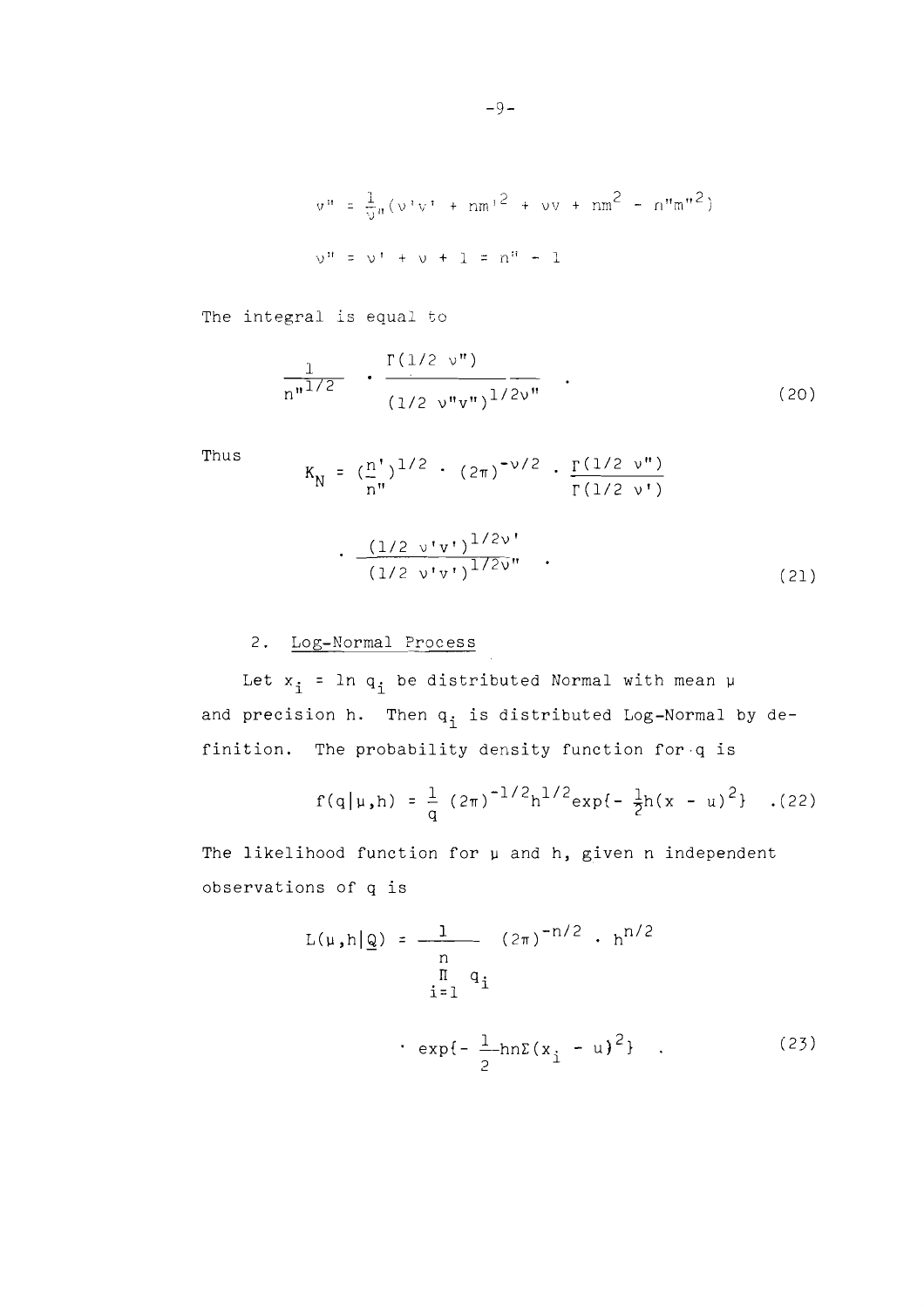Assume a Normal-Gamma prior for  $\mu$  and h of the same form as Equation (18). The marginal likelihood,  $K_{LM}$ , is just the integration of  $\mu$  and h over the product of the likelihood and the prior probability density function.

$$
K_{LN} = \frac{1}{\prod_{i=1}^{n} q_i} \int_{\mu, h} (2\pi)^{-n/2} h^{n/2}
$$
  
  $\cdot$  exp  $\{-\frac{1}{2}hn \sum (x_i - \mu)^2\} \cdot f'(\mu, h) d\mu dh$ . (24)

The integral is of the same form as the marginal likelihood for the Normal model. Then, from Equation (21), K<sub>r N</sub> is:

and is of the same form as the marginal likelihood

\nremal model. Then, from Equation (21), 
$$
K_{LN}
$$
 is:

\n
$$
K_{LN} = \frac{1}{n} \cdot (\frac{n}{n^n})^{1/2} (2\pi)^{-\nu/2} \frac{(1/2 \nu^n)}{(1/2 \nu^n)}
$$
\n
$$
\frac{1}{1} \cdot 1
$$
\n
$$
\cdot \frac{(1/2 \nu^n v^n)^{1/2 \nu^n}}{(1/2 \nu^n v^n)^{1/2 \nu^n}}.
$$
\n(25)

### 3. Exceedance Model

Another model of common use in water resources, especially in the analysis of extreme events, is the Exceedance model. (Shane and Lynn, [7]; Wood, [10]; Todorovic and Zelenhasic,  $[9]$ .) The Exceedance model considers only those extreme events, let's say flood discharges, greater than a specified base level. Such discharges are called exceedance discharges and the probability density function of exceedance discharges is assumed to be of an Exponential type. Furthermore, the arrival of exceedance events is assumed to be a Poisson process. Such a model is of a general form since the upper tails of many distributions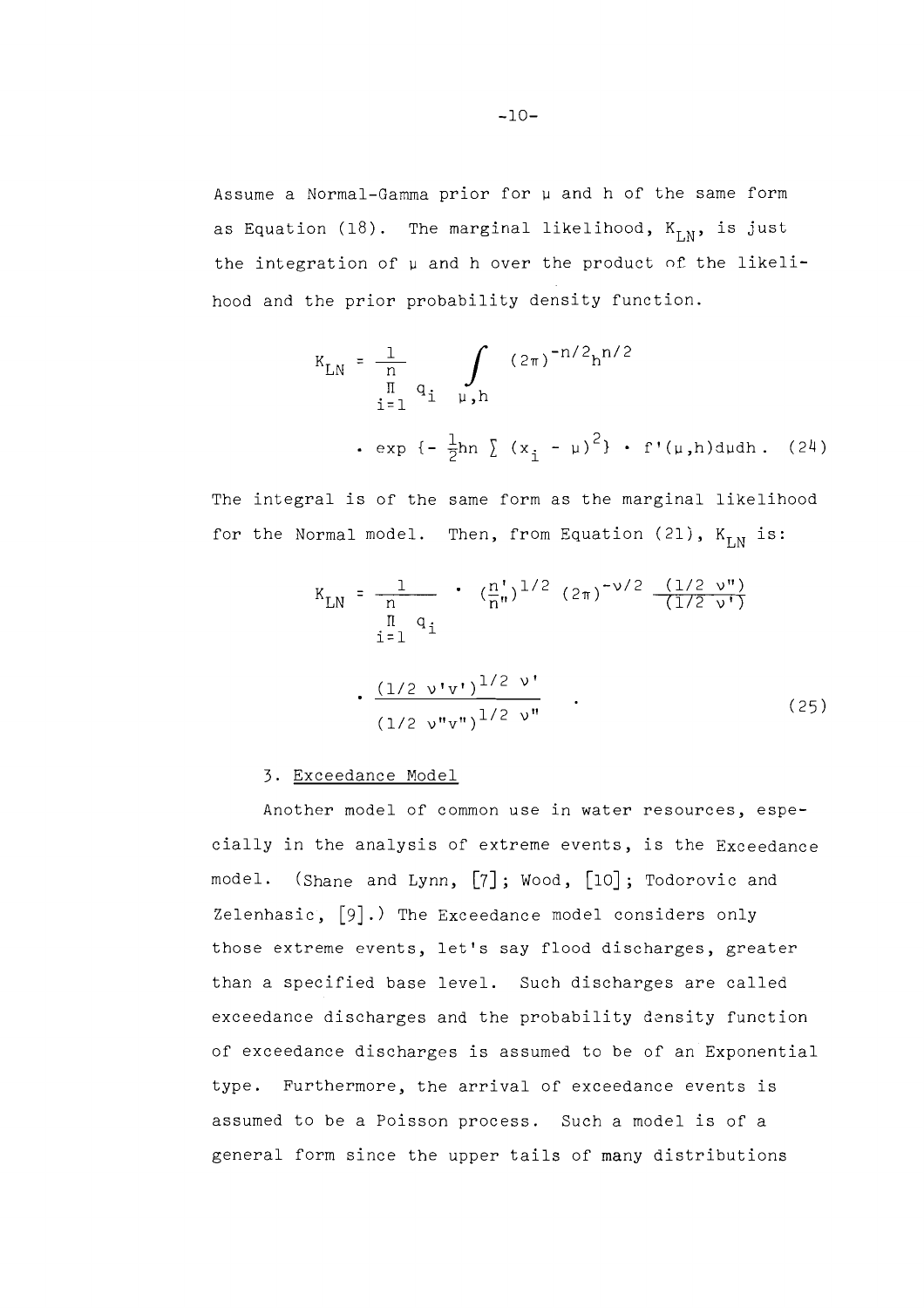can be approximated by an exponential form.

The second part of this model concerns flood discharges less than the base level. Usually such discharges are of little interest in analyzing extreme events, and the distribution of such events may be quite complex. Here, it will be assumed that the events will follow a uniform distribution. The use of the uniform b density function implies that the posterior probability for the Exceedance model will be underestimated or conservative.

The probability density function for the Exceedance model is

$$
f(q|v,a) = \text{vatexp } \{-\alpha(q - q_b)\} \text{ for } q \ge q_b
$$

$$
= \frac{1-v}{q_b} \text{, for } 0 \le q \le q_b \text{ (26)}
$$

where  $v$  is the arrival rate of floods,  $\alpha$  is the event magnitude parameter and  $q_b$  is the base level. Given a sample of n independent discharges, Q, of which m are discharges less than  $q_b$  and n-m are discharges greater than or equal to  $q_h$ , then the likelihood function for  $\nu$ and  $\alpha$  can be shown to be,

$$
L(\nu, \alpha | \underline{\mathbb{Q}}) = \frac{(1 - \nu)^m}{q_b^m} \cdot \nu^{n - m} \alpha^{n - m} \exp \{-\alpha \sum_{i=1}^{n - m} (q_i - q_b)\}
$$

$$
\exp\{-\nu \Sigma t, \} \quad . \tag{27}
$$

 $-11-$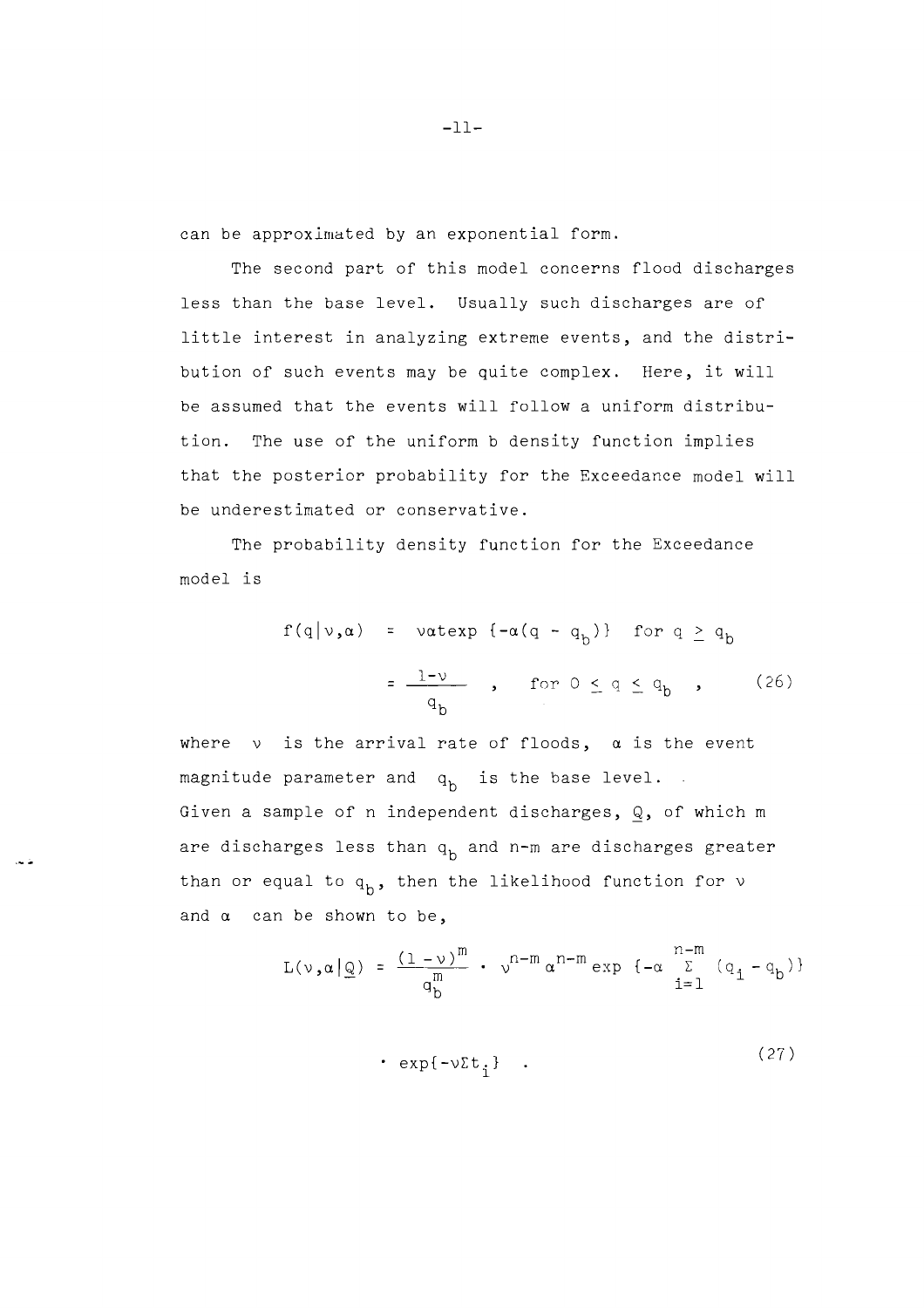The marginal likelihood function,  $K_{E}$ , is defined as

$$
K_{E} = \int_{\nu_{,\alpha}} L(\nu, \alpha | \underline{\mathbb{Q}}) \cdot f'(\nu) \cdot f'(\alpha) d\nu d\alpha \qquad (28)
$$

The conjugate prior density function for  $v$  and  $\alpha$ are of the form

$$
f'(\nu) = \exp(-s'\cdot \nu) \cdot \nu^{u'-1} \frac{s'^{u'}}{\Gamma(u')}
$$
 (29)

$$
f'(\alpha) = \exp(-\ell' \cdot \alpha) \cdot \alpha^{V-1} \frac{\ell^{V}}{\Gamma(\nu^{V})}
$$
 (30)

Therefore, from Equation (28) applying Equations (27) and (29)  $K_E$  is simply

$$
K_{E} = q_{b}^{-m} \cdot \frac{s^{\prime u'}}{r(u')}
$$

$$
\int_{\alpha} exp\{- (s^{m} + m)v\} \cdot v^{(u' + n - m) - 1} dv
$$

$$
\cdot \frac{\ell^{\prime v'}}{r(v')}
$$

$$
\int_{\alpha} exp\{-\ell^{\prime} + \Sigma(q_{1} - q_{b})\} \cdot \alpha^{(v' + n - m) - 1} d\alpha
$$
(31)

 $\bullet$ 

The integral over  $\nu$  equals

$$
\frac{\Gamma(u'')}{(s'' + m)^{u''}} \quad , \tag{32}
$$

where .

 $\sim 10^{-1}$ 

$$
u'' = u' + n - m
$$
  
s'' = s' + T (or s'' = s' + \Sigma t<sub>i</sub>)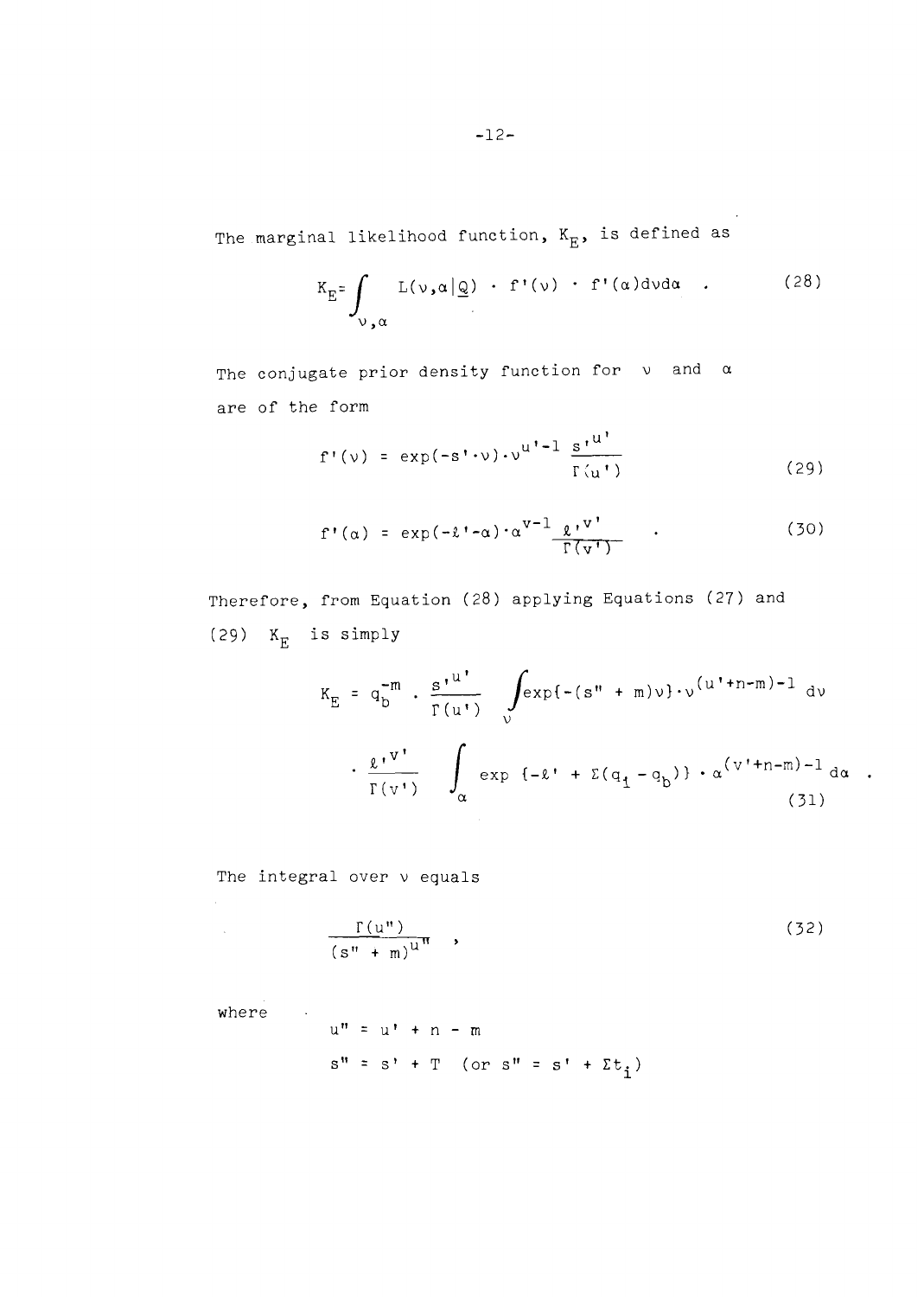and the integral over **a** equals

$$
\frac{\Gamma(\mathbf{v}^{\mathbf{v}})}{(\ell^{\mathbf{v}})^{\mathbf{v}^{\mathbf{u}}}} \tag{33}
$$

where

$$
v'' = v' + n - m
$$
  

$$
\ell'' = \ell'' + \Sigma(q_i - q_b)
$$

Thus,  $K_{\overline{E}}$  equals

$$
K_{E} = q_{b}^{-m} \cdot \frac{s^{\mu}}{(s^{\mu}+m)^{u^{\mu}}} \cdot \frac{\Gamma(u^{\mu})}{\Gamma(u^{\mu})} \cdot \frac{\ell^{\nu}}{s^{\mu}v^{\mu}} \cdot \frac{\Gamma(v^{\mu})}{\Gamma(v^{\mu})} \quad .
$$
\n(34)

Some computer experiments were carried out with samples generated from known distributions. As an example, a sample growing from 10 to 200 was generated from a Log-Normal distribution with  $\mu_{\ell n_{V}}$  = 7.85 and  $\sigma_{\ell n_{V}}$  = 0.95 and the marginal likelihoods where numerically evaluated for the Log-Normal and the Exceedance models assuming diffuse prior distributions on the probability model parameters. Table 1 shows the values of the marginal likelihoods jointly with the posterior model probabilities estimated according to Equations (10) and (11) on the assumption of diffuse prior model probabilities (p'( $\theta_1 = 1$ ) = p'( $\theta_2 = 1$ ) = 0.5). Extensive experiments are presently being performed to evaluate the worth of data on the problem of model selection as well as the influence of prior assessments, and the results will be forthcoming.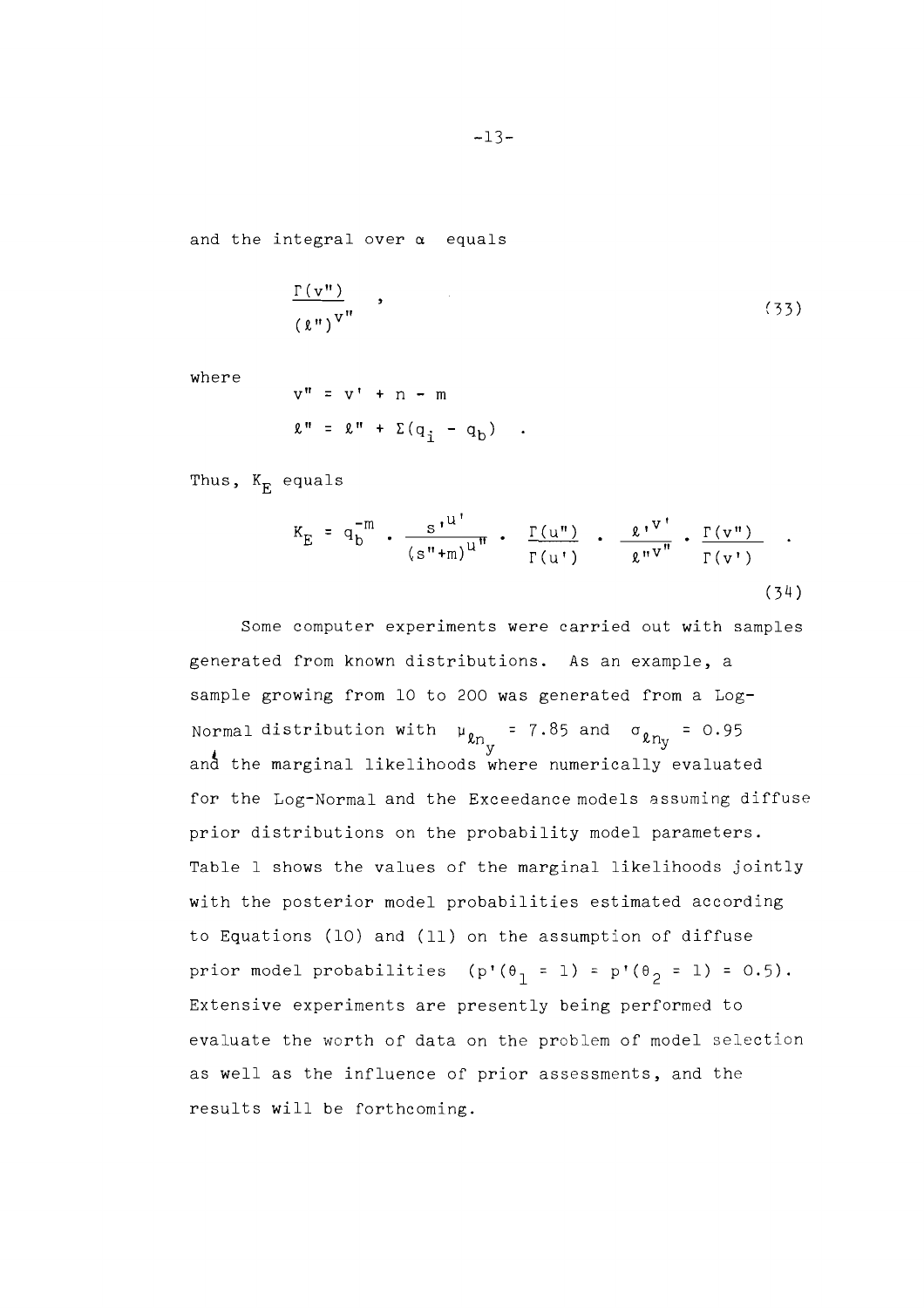### An Application to the Blackstone River, U.S.A.

The Blackstone River, at Woonsocket, Rhode Island, has been analyzed by Wood and Rodriguez [11] for prior information for the Bayesian probability density function of its flood discharges (for four different probability models), and for a decision problem concerning local flood protection. Model uncertainty was not considered in the previous paper even though competing models were considered. This section calculates the posterior model probabilities. The parameters for the marginal likelihood functions are summarized in Table 2. The values of the marginal likelihoods are

> $K_N = 7.46 \times 10^{-191}$ ,  $K_{LN} = 4.76 \times 10^{-160}$  $K_{rr} = 1.14 \times 10^{-156}$

for the Normal, Log-Normal, and Exceedance models, respectively. Assuming uniform prior probabilities on the three

models, the posterior probabilities for the models are

 $p''(\theta_M = 1) = 0.0$  $p''(\theta_{LN} = 1) = .00418$  $p''(\theta_F = 1) = .99582$ .

 $-14-$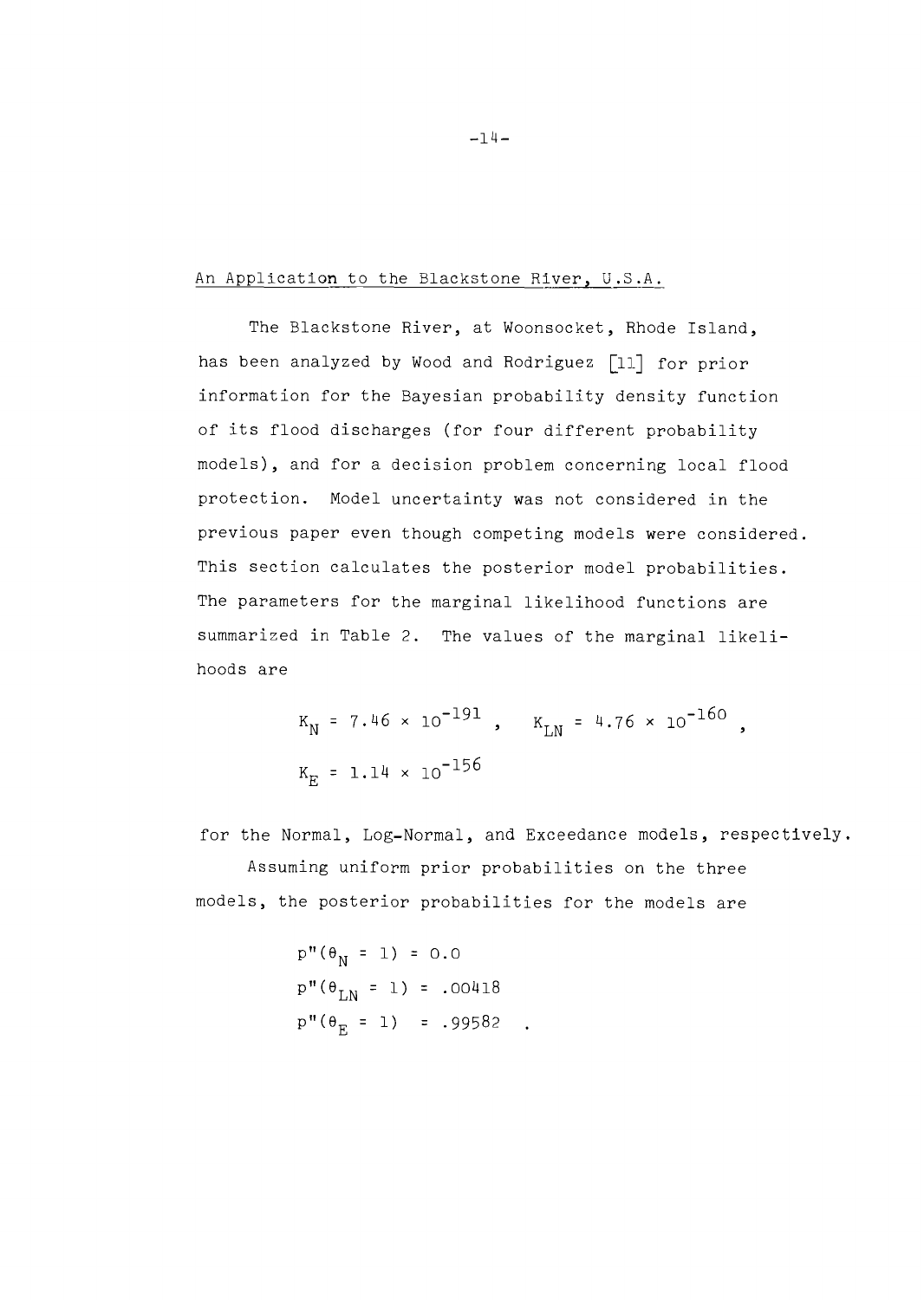The composite Bayesian distribution of flood discharges is, from Equation (12)

$$
\hat{r}(q) = .99582 \cdot \tilde{r}_E(q) + .00418 \cdot \tilde{r}_{LN}(q)
$$
 (35)

 where  $\mathbf{f}_{\mathbf{F}}(\mathbf{q})$  is the Bayesian density function for the Exceedance model, and  $\tilde{f}_{LM}(q)$  is the Bayesian density function for the Log-Normal model.

The composite Bayesian distribution of Equation (36) is the probability model which should be used in making inferences about future flood discharges. The composite Bayesian model rationally accounts for both parameter and model uncertainty. It is interesting to note that the form of composite Bayesian model is not fixed, but is dynamic and changes as more data becomes available.

#### Conclusions

This paper considers the problem of model uncertainty within a Bayesian analysis. When there is a set of competing probability models for flood discharges, Bayesian analysis leads to a composite Bayesian model. The composite Bayesian model is a linear model consisting of the Bayesian distribution of the individual models, weighted by the posterior model probability that the individual model is the true model The posterior model probabilities are calculated from the marginal likelihood function of the observed data and the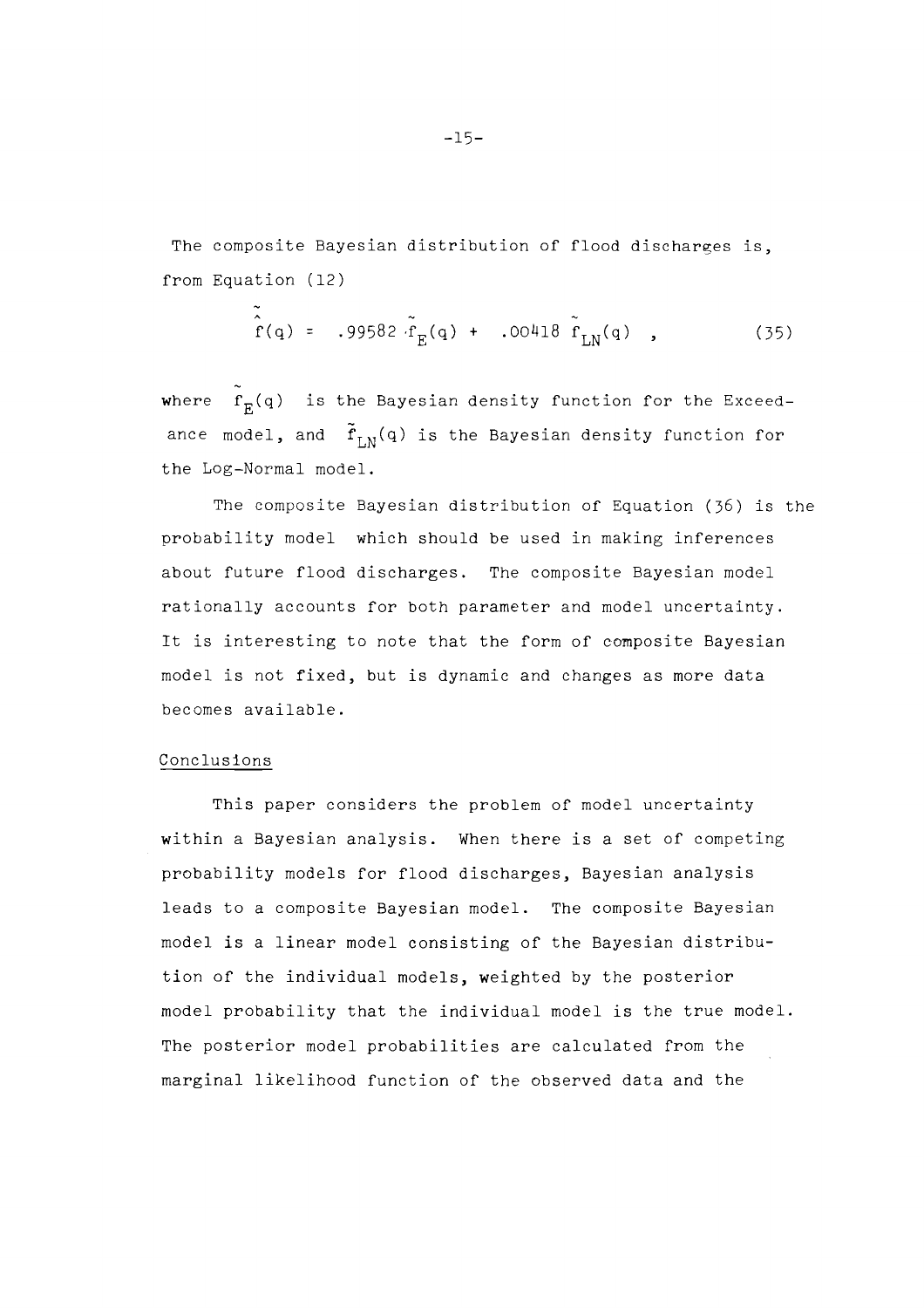prior model probability.

The posterior model probabilities are found by calculating the marginal likelihood function for each competing model. The marginal likelihood function was derived analytically for three commonly used models -- a Normal process, a Log-Normal process,and an Exceedance model. The results have been applied to "real-world" data and favourable results obtained.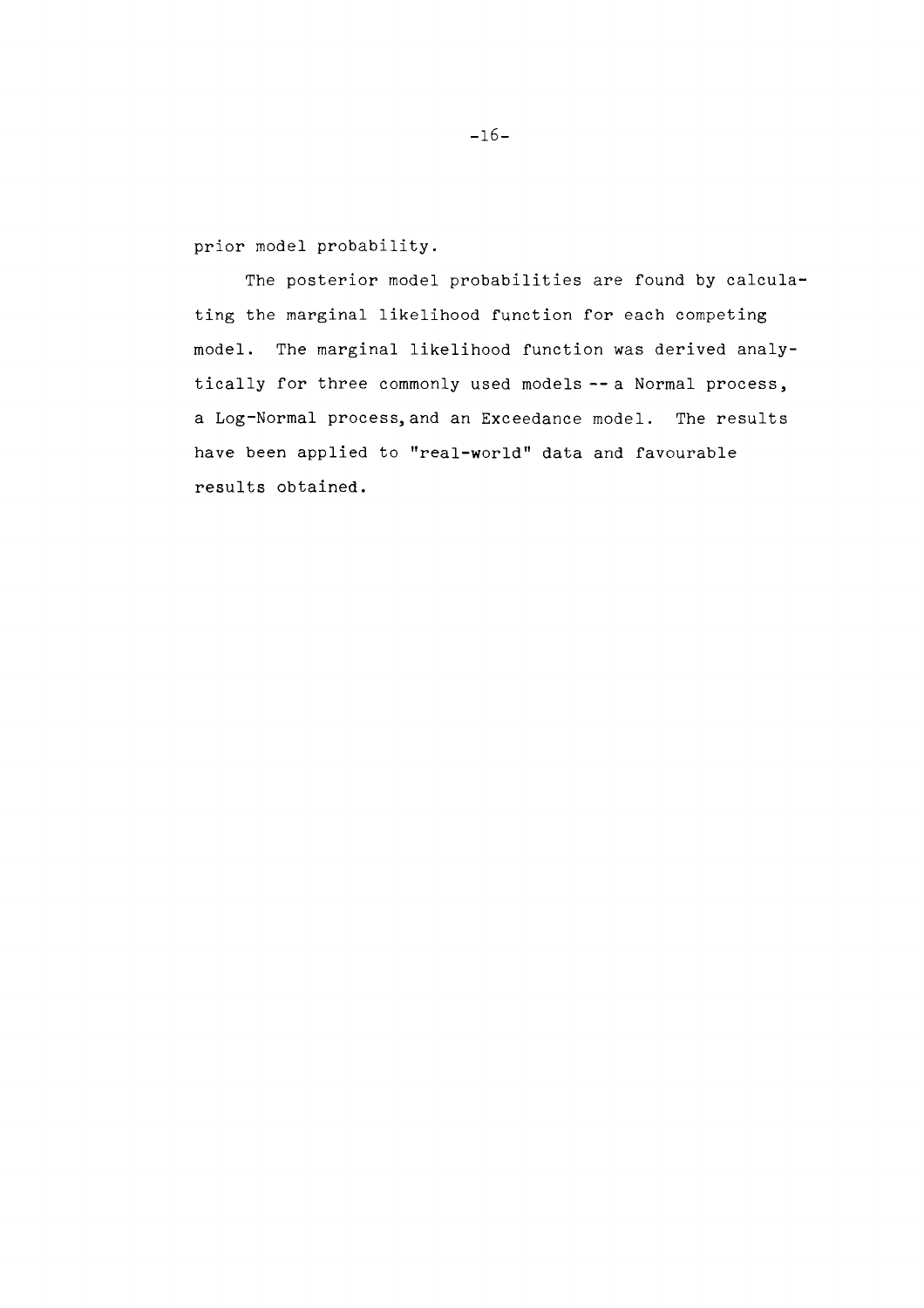Table 1: Marginal Likelihoods and Posterior Model Probabilities for Samples Generated from Log-Normal Process with  $\mu_{\text{ln }y}$  = 7.8 and  $\sigma_{\text{ln }y}$  = 0.95

| Posterior Model |
|-----------------|
|                 |
|                 |
|                 |
|                 |
|                 |

 $\sim$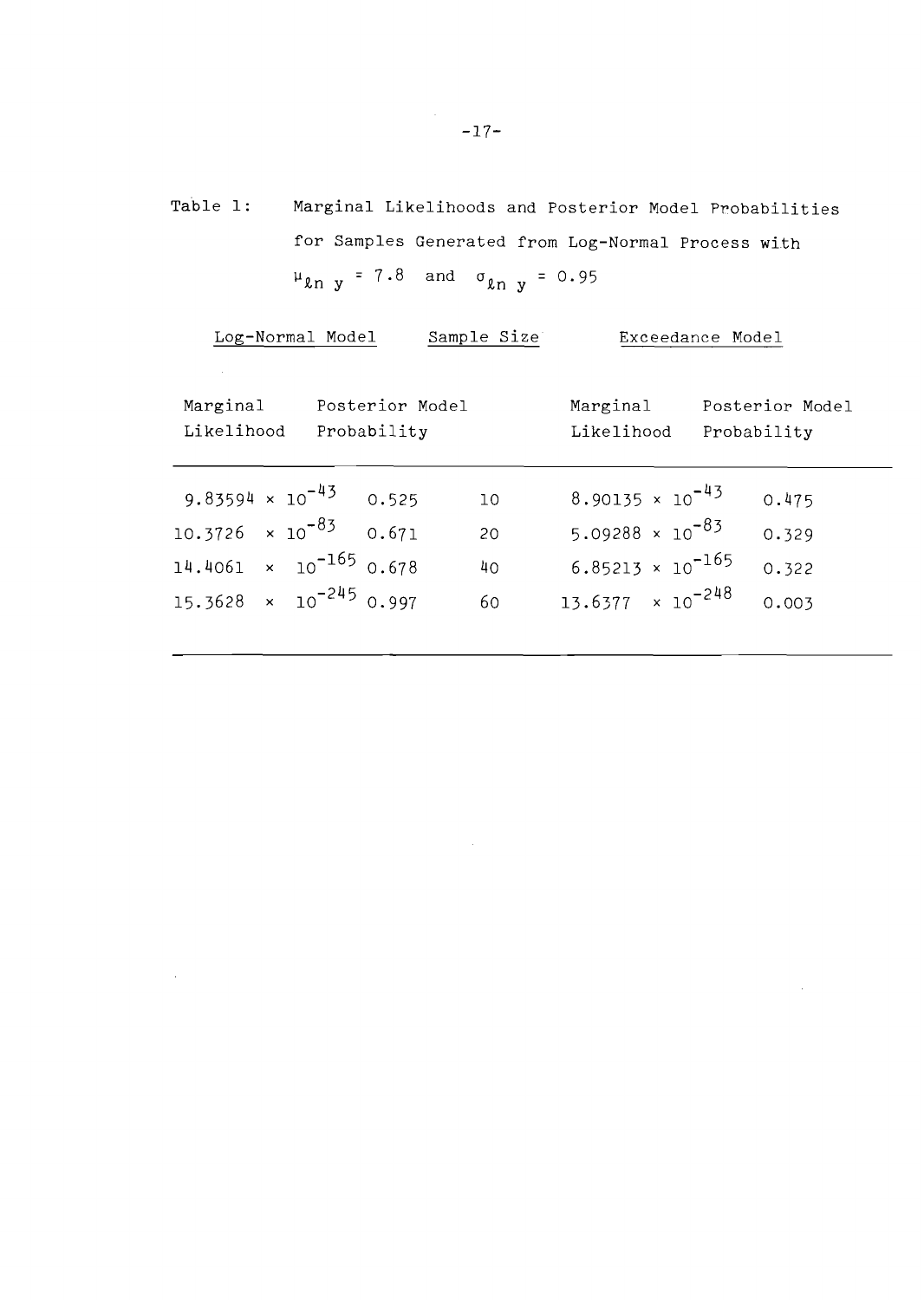Table 2: Marginal Likelihood Parameters for Normal, Log-Normal, and Exceedance Models for the Blackstone River, U.S.A.

### Normal Model

|  | $n' = 7$ years                        |  | $n'' = 44$ years                       |
|--|---------------------------------------|--|----------------------------------------|
|  | $v = 36$ years                        |  | $v'' = 43$ years                       |
|  | $v' = 9.22 \times 10^6 \text{ cfs}^2$ |  | $v'' = 24.7 \times 10^6 \text{ cfs}^2$ |

# Log-Normal Model

|  | $n' = 4 \text{ years}$ |  | $n'' = 41$ years        |
|--|------------------------|--|-------------------------|
|  | $v'$ = 36 years        |  | $v'' = 40$ years        |
|  | $v' = .22 \log cfs^2$  |  | $v'' = .689 \log cfs^2$ |

### Exceedance Model

|  | $u' = 6$ events          |  | $u'' = 11$ events                |
|--|--------------------------|--|----------------------------------|
|  | $v' = 3$ events          |  | $v'' = 8$ events                 |
|  | $S' = 50 \text{ years}$  |  | $S'' = 87$ ( $S''+m=119$ ) years |
|  | $\ell' = 10850$ cfs      |  | $\ell'' = 49468$ cfs             |
|  | $m = 32$ events          |  | $n = 5$ events                   |
|  | $q_h = 8500 \text{ cfs}$ |  |                                  |

 $\bar{\psi}_2$ 

 $\sim 10$